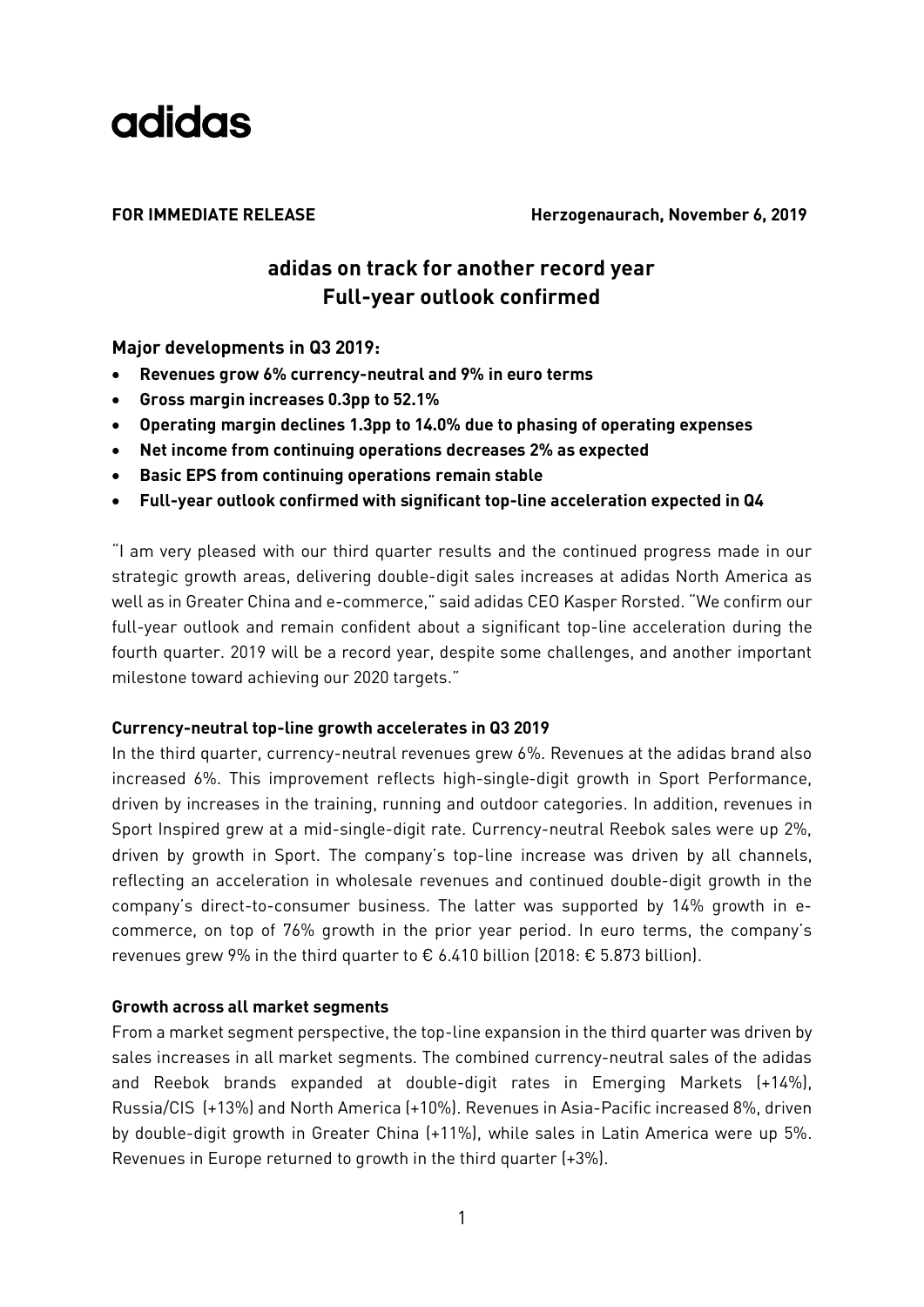#### **Operating margin declines 1.3 percentage points to 14.0%**

The company's gross margin increased 0.3 percentage points to 52.1% (2018: 51.8%). The underlying gross margin decline, reflecting increased air freight costs and a less favorable pricing mix, was less pronounced than expected due mainly to a more positive channel mix. In addition, the company experienced higher-than-anticipated benefits from currency developments during the quarter. Other operating expenses were up 13% to  $\epsilon$  2.486 billion (2018: € 2.191 billion) and, as a percentage of sales, increased 1.5 percentage points to 38.8% (2018: 37.3%). This increase was mainly due to a planned shift of costs from the fourth into the third quarter to achieve a more balanced distribution of expenses throughout the second half of the year. Marketing and point-of-sale expenses increased 6% to € 753 million (2018: € 713 million), reflecting the different timing of costs as well as the company's commitment to invest into its brands and the sell-through of its products. As a percentage of sales, marketing and point-of-sale expenses were down 0.4 percentage points to 11.7% (2018: 12.1%). Operating overhead expenses increased 17% to € 1.733 billion (2018: € 1.478 billion), reflecting the planned cost shift as well as the continued strong growth in the company's direct-to-consumer business. As a percentage of sales, operating overhead expenses increased 1.9 percentage points to 27.0% (2018: 25.2%). The company's operating profit remained stable at € 897 million (2018: € 901 million), representing an operating margin decline of 1.3 percentage points to 14.0% (2018: 15.3%).

#### **Net income from continuing operations down 2%**

As communicated with the release of the company's second quarter results, net income from continuing operations came in below the prior year level and decreased 2% in the third quarter to € 644 million (2018: € 656 million). This includes a negative impact from the adoption of IFRS 16 of  $\epsilon$  15 million, reducing year-over-year net income growth by approximately 2 percentage points. Basic EPS from continuing operations remained stable at  $\epsilon$  3.26, including the IFRS 16 impact.

#### **adidas with significant bottom-line growth in the first nine months of 2019**

In the first nine months of 2019, revenues increased 5% on a currency-neutral basis. Supply chain shortages, which the company had experienced following a strong increase in demand for mid-priced apparel, weighed on the company's top-line growth, particularly in the first half of the year. In euro terms, revenues grew 7% to € 17.802 billion (2018: € 16.682 billion). From a brand perspective, currency-neutral revenues for brand adidas grew 5%, while Reebok revenues remained stable. Gross margin was up 1.3 percentage points to 53.0% (2018: 51.7%). This improvement reflects the positive effects from lower sourcing costs, more favorable currency developments as well as an improved product and channel mix, which more than offset higher air freight costs and a less favorable pricing mix. Other operating expenses grew 10% to € 7.149 billion (2018: € 6.528 billion), driven by higher marketing expenditures as well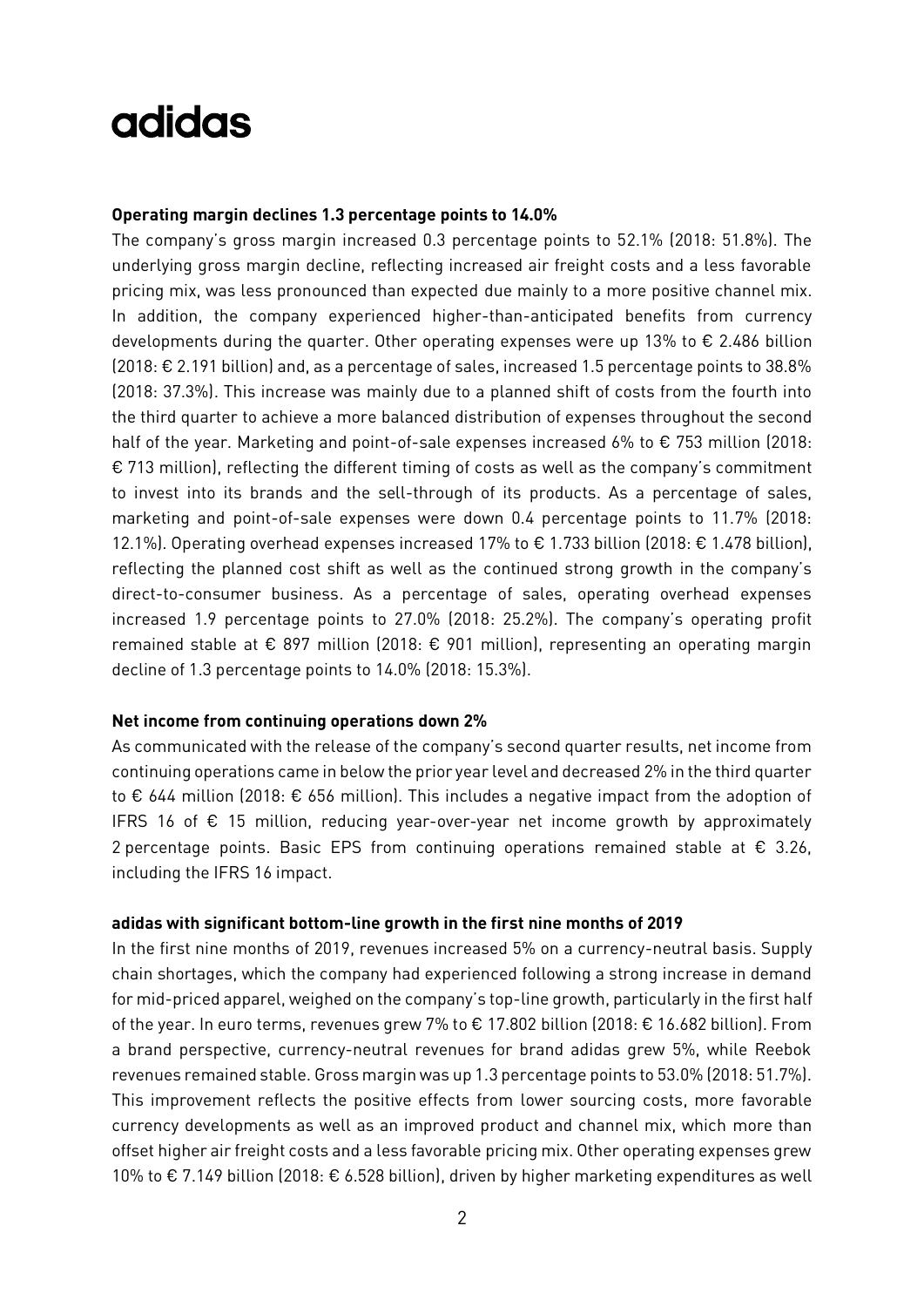as higher costs related to the strong growth in the company's direct-to-consumer business and, to a lesser extent, by the planned shift of costs from the fourth into the third quarter. As a percentage of sales, other operating expenses were up 1.0 percentage point to 40.2% (2018: 39.1%). The company's operating profit grew 8% to € 2.416 billion (2018: € 2.239 billion), representing an operating margin of 13.6% (2018: 13.4%), an increase of 0.1 percentage points compared to the prior year. Net income from continuing operations grew 8% to  $\epsilon$  1.737 billion (2018: € 1.616 billion), resulting in a 10% increase in basic earnings per share from continuing operations to € 8.76 (2018: € 7.97). The adoption of IFRS 16 has reduced year-over-year net income and EPS growth by approximately 2 percentage points in the first nine months of the year.

#### **Average operating working capital as a percentage of sales decreases**

Inventories increased 14% to € 3.677 billion (2018: € 3.216 billion). On a currency-neutral basis, inventories were up 12%. Operating working capital increased 6% to  $\epsilon$  4.569 billion (2018: € 4.324 billion). On a currency-neutral basis, operating working capital was up 3%. Average operating working capital as a percentage of sales decreased 1.6 percentage points to 18.1% (2018: 19.7%). This development is mainly due to a strong double-digit increase in payables over the past twelve months as a result of the adidas non-trade procurement initiative, which has led to improved payment terms with the company's vendors.

### **Net cash position of € 342 million**

Net cash at September 30, 2019 amounted to € 342 million (September 30, 2018: net cash of € 535 million), representing a year-over-year decrease of € 194 million. Cash generated from operating activities over the twelve-month period was more than offset by the utilization of cash for the dividend payout as well as the repurchase of adidas AG shares. During the third quarter, the company repurchased 1.2 million shares for a total consideration of € 328 million as part of its multi-year share buyback program.

### **adidas confirms outlook for FY 2019**

For 2019, the company continues to expect sales to increase at a rate of between 5% and 8% on a currency-neutral basis with a significant sequential top-line acceleration during the fourth quarter. The company's gross margin is forecast to increase to a level of around 52.0% in 2019 (2018: 51.8%). The operating margin is expected to increase between 0.5 percentage points and 0.7 percentage points to a level between 11.3% and 11.5% (2018: 10.8%). This, together with continued top-line growth, is expected to once again drive a double-digit-rate improvement of the company's bottom line: Net income from continuing operations is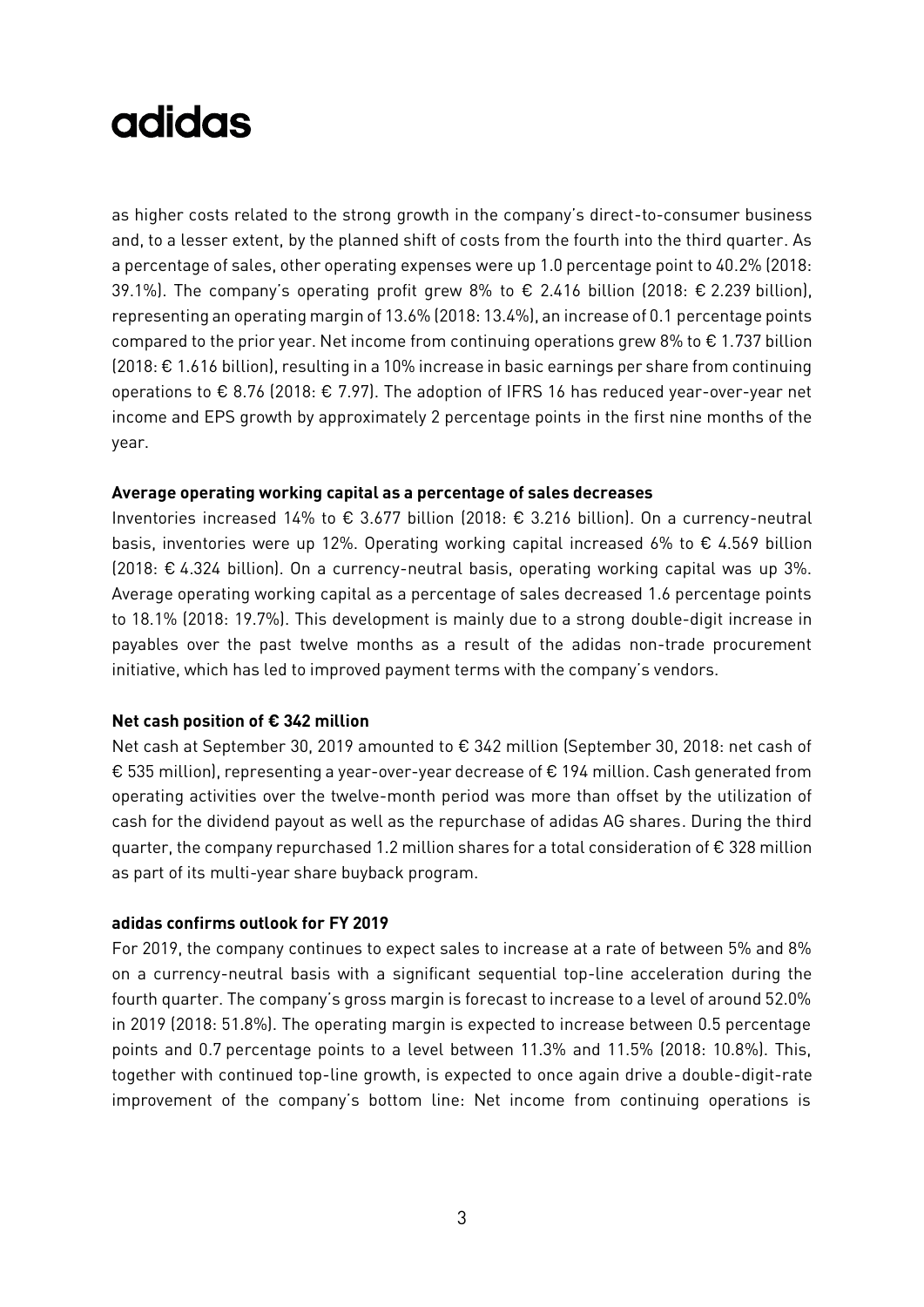

projected to increase to a level between € 1.880 billion and € 1.950 billion, reflecting an increase of between 10% and 14% compared to the prior year level of  $\epsilon$  1.709 billion.<sup>1</sup>

\*\*\*

**Contacts:** 

-

**Media Relations Investor Relations** corporate.press@adidas.com Tel.: +49 (0) 9132 84-2352

investor.relations@adidas.com Tel.: +49 (0) 9132 84-2920

For more information, please visit [adidas-group.com.](http://www.adidas-group.com/)

<sup>1</sup> Excluding the impact from the application of the new reporting standard IFRS 16. Based on lease contracts as of January 1, 2019, the change in recognition of lease obligations under the new reporting standard is projected to have a negative impact of around € 35 million on the company's net income from continuing operations. Including this accounting effect, net income from continuing operations is currently expected to increase to a level between € 1.845 billion and € 1.915 billion. This equals a yearon-year increase of between 8% and 12% compared to the prior year level of € 1.709 billion.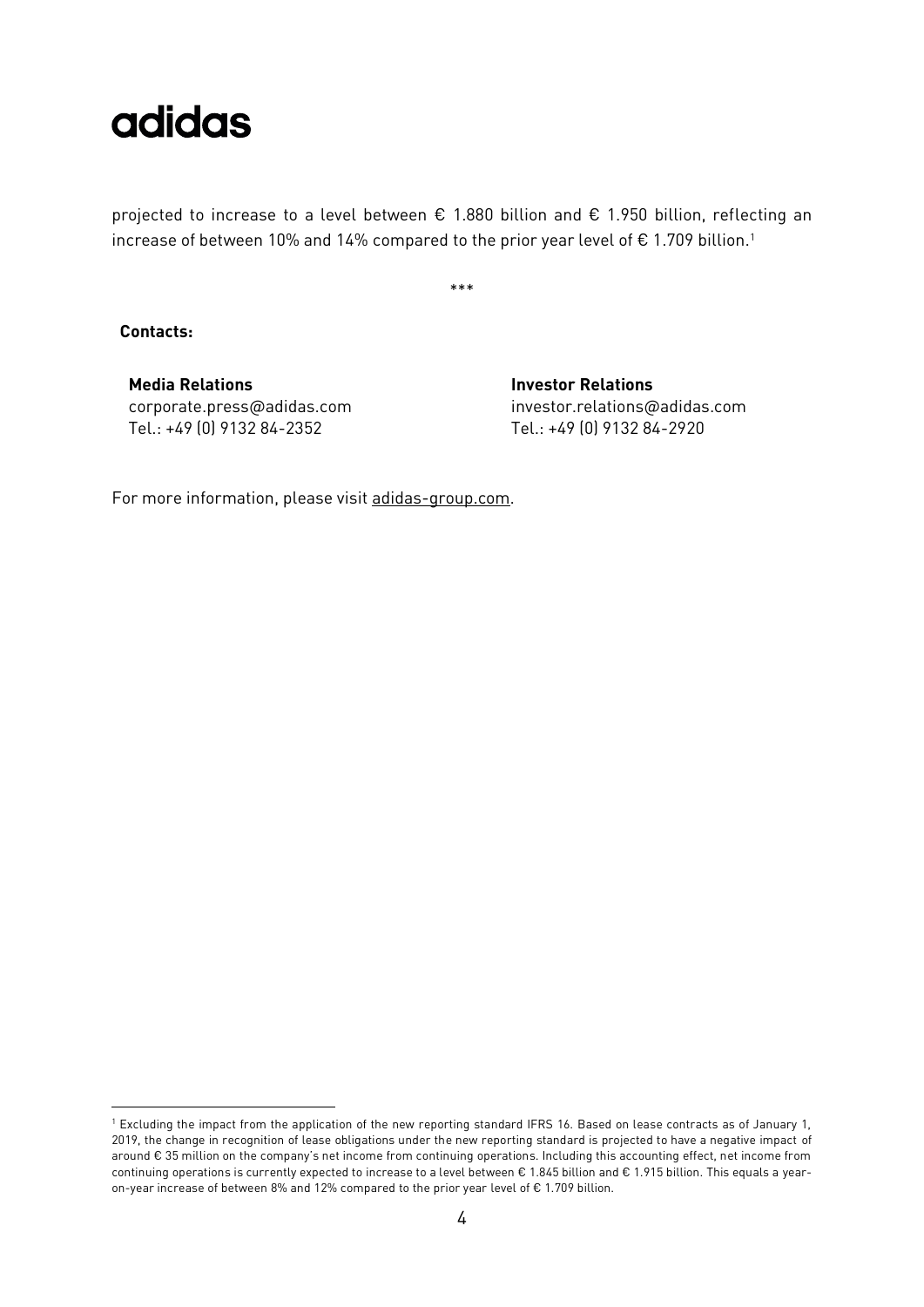### **adidas AG Condensed Consolidated Income Statement (IFRS)<sup>1</sup>**

| € in millions                                                                           | Quarter ending<br>September 30, 2019 | Quarter ending<br>September 30, 2018 | Change               |
|-----------------------------------------------------------------------------------------|--------------------------------------|--------------------------------------|----------------------|
| Net sales                                                                               | 6.410                                | 5.873                                | 9.1%                 |
| Cost of sales                                                                           | 3.071                                | 2.829                                | 8.6%                 |
| Gross profit                                                                            | 3.339                                | 3.044                                | 9.7%                 |
| 1% of net sales)                                                                        | 52.1%                                | 51.8%                                | 0.3 <sub>pp</sub>    |
| Rovalty and commission income                                                           | 37                                   | 37                                   | [0.4%]               |
| Other operating income                                                                  | 7                                    | 9                                    | [22.1%]              |
| Other operating expenses                                                                | 2.486                                | 2.191                                | 13.5%                |
| 1% of net sales)                                                                        | 38.8%                                | 37.3%                                | 1.5 <sub>pp</sub>    |
| Marketing and point-of-sale expenses                                                    | 753                                  | 713                                  | 5.6%                 |
| 1% of net sales)                                                                        | 11.7%                                | 12.1%                                | $[0.4$ pp $]$        |
| Operating overhead expenses <sup>2</sup>                                                | 1.733                                | 1.478                                | 17.3%                |
| [% of net sales]                                                                        | 27.0%                                | 25.2%                                | 1.9 <sub>pp</sub>    |
| <b>Operating profit</b>                                                                 | 897                                  | 901                                  | [0.3%]               |
| 1% of net sales)                                                                        | 14.0%                                | 15.3%                                | (1.3 <sub>pp</sub> ) |
| Financial income                                                                        | 12                                   | 13                                   | (10.5%)              |
| Financial expenses                                                                      | 44                                   |                                      | 545.7%               |
| Income before taxes                                                                     | 865                                  | 907                                  | [4.6%]               |
| 1% of net sales)                                                                        | 13.5%                                | 15.4%                                | (1.9pp)              |
| Income taxes                                                                            | 220                                  | 251                                  | [12.3%]              |
| [% of income before taxes]                                                              | 25.5%                                | 27.7%                                | (2.2pp)              |
| Net income from continuing operations                                                   | 644                                  | 656                                  | (1.7%                |
| 1% of net sales                                                                         | 10.1%                                | 11.2%                                | (1.1 <sub>pp</sub> ) |
| Gains/(losses) from discontinued operations, net of tax                                 | $\mathfrak{p}$                       | 3                                    | [42.0%]              |
| <b>Net income</b>                                                                       | 646                                  | 659                                  | (1.9%                |
| 1% of net sales)                                                                        | 10.1%                                | 11.2%                                | (1.1pp)              |
| Net income attributable to shareholders                                                 | 646                                  | 658                                  | (1.8%                |
| 1% of net sales)                                                                        | 10.1%                                | 11.2%                                | (1.1 <sub>pp</sub> ) |
| Net income attributable to non-controlling interests                                    | $\mathbf{1}$                         | 1                                    | (45.2%)              |
| Basic earnings per share from continuing operations (in $\epsilon$ )                    | 3.26                                 | 3.26                                 | 0.1%                 |
| Diluted earnings per share from continuing operations (in $\epsilon$ )                  | 3.26                                 | 3.26                                 | 0.3%                 |
| Basic earnings per share from continuing and discontinued operations (in $\epsilon$ )   | 3.27                                 | 3.28                                 | $[0.1\%]$            |
| Diluted earnings per share from continuing and discontinued operations (in $\epsilon$ ) | 3.27                                 | 3.27                                 | 0.0%                 |

#### **Net Sales**

| $\varepsilon$ in millions | Quarter ending<br>September 30, 2019 | Quarter ending<br>September 30, 2018 | Change  | Change<br>(currency-neutral) |
|---------------------------|--------------------------------------|--------------------------------------|---------|------------------------------|
| Europe                    | 1.698                                | 1.645                                | 3.2%    | 3.5%                         |
| North America             | 1.468                                | 1.269                                | 15.7%   | 10.4%                        |
| Asia-Pacific              | 2,090                                | 1,894                                | 10.4%   | 7.7%                         |
| Russia/CIS                | 199                                  | 166                                  | 19.7%   | 13.2%                        |
| Latin America             | 405                                  | 340                                  | 19.0%   | 5.1%                         |
| <b>Emerging Markets</b>   | 388                                  | 329                                  | 18.1%   | 14.0%                        |
| Other Businesses          | 162                                  | 230                                  | [29.5%] | 130.6%                       |
|                           |                                      |                                      |         |                              |
| adidas                    | 5.849                                | 5.343                                | 9.5%    | 6.4%                         |
| Reebok                    | 460                                  | 436                                  | 5.4%    | 2.0%                         |

<sup>1</sup> First-time application of IFRS 16 as of January 1, 2019. Prior year figures are not restated.<br><sup>2</sup> Aggregated distribution and selling expenses, general and administration expenses, sundry expenses and impairment losses

Rounding differences may arise.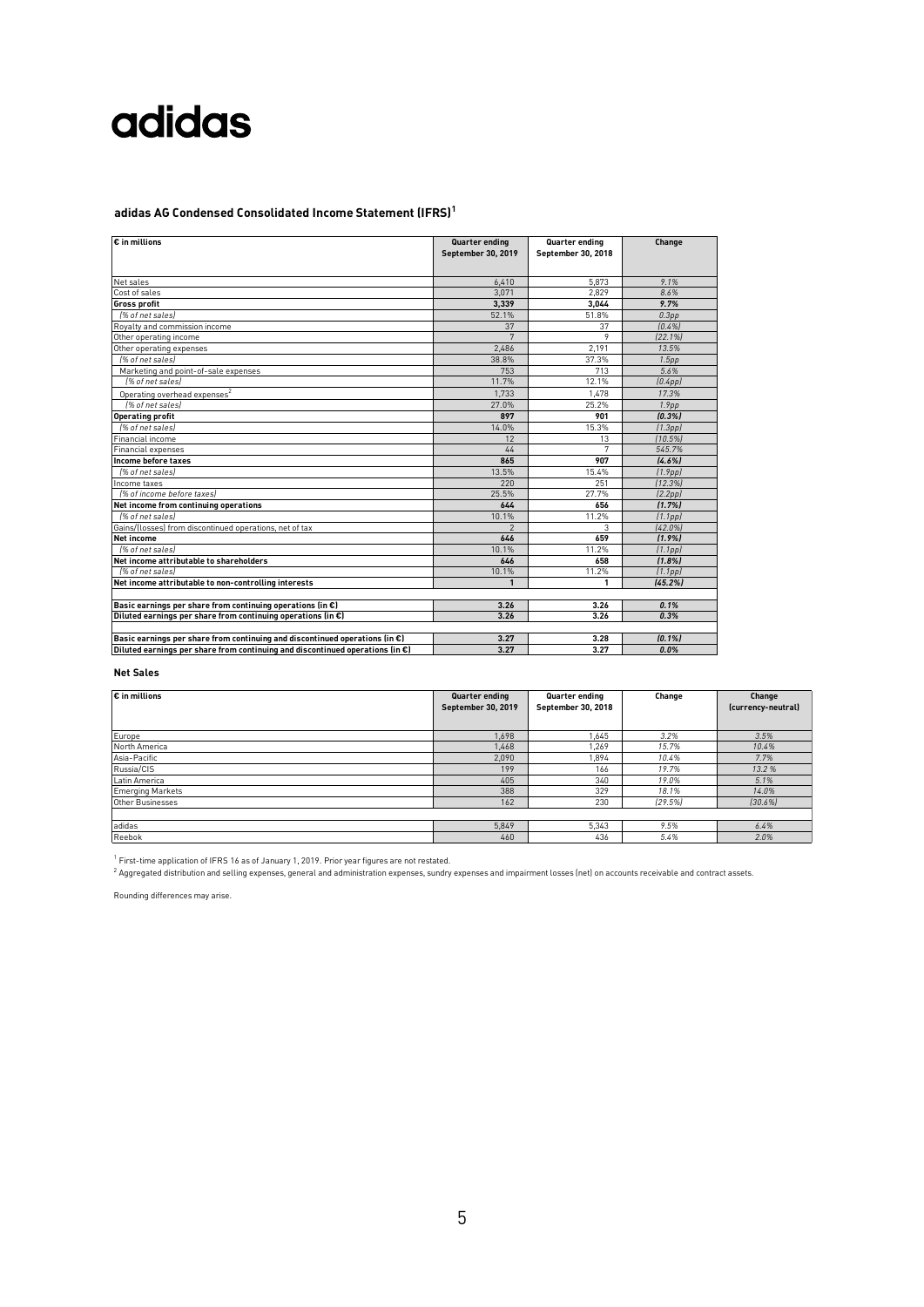### **adidas AG Condensed Consolidated Income Statement (IFRS)<sup>1</sup>**

| 17.802<br>16.682<br>6.7%<br>Net sales<br>3.9%<br>8.367<br>8.051<br>Cost of sales<br>9.3%<br>9,435<br><b>Gross profit</b><br>8,631<br>51.7%<br>1% of net sales)<br>53.0%<br>1.3 <sub>pp</sub><br>111<br>96<br>16.4%<br>Royalty and commission income<br>Other operating income<br>18<br>40<br>153.8%<br>6.528<br>7.149<br>9.5%<br>Other operating expenses<br>39.1%<br>1% of net sales)<br>40.2%<br>1.0 <sub>pp</sub><br>3.5%<br>2.200<br>2.126<br>Marketing and point-of-sale expenses<br>I% of net salesl<br>12.4%<br>12.7%<br>(0.4pp)<br>4.949<br>4.402<br>12.4%<br>Operating overhead expenses <sup>2</sup><br>[% of net sales]<br>27.8%<br>26.4%<br>1.4 <sub>pp</sub><br>7.9%<br>Operating profit<br>2,416<br>2.239<br>[% of net sales]<br>13.6%<br>13.4%<br>0.1 <sub>pp</sub><br>28<br>35<br>[21.3%]<br>Financial income<br>30<br>112<br>271.9%<br>Financial expenses<br>3.9%<br>Income before taxes<br>2,331<br>2,244<br>13.1%<br>13.5%<br>[% of net sales]<br>(0.4pp)<br>628<br>594<br>[5.4%]<br>Income taxes<br>25.5%<br>28.0%<br>I% of income before taxes)<br>(2.5pp)<br>Net income from continuing operations<br>1.737<br>1,616<br>7.5%<br>9.7%<br>1% of net sales)<br>9.8%<br>0.1 <sub>pp</sub><br>[19]<br>Gains/(losses) from discontinued operations, net of tax<br>74<br>n.a.<br>1.811<br>1.597<br>13.4%<br>1% of net sales)<br>10.2%<br>9.6%<br>$0.6$ pp<br>Net income attributable to shareholders<br>13.5%<br>1.809<br>1.594<br>1% of net sales)<br>10.2%<br>9.6%<br>$0.6$ pp<br>Net income attributable to non-controlling interests<br>$\overline{2}$<br>[33.2%]<br>3<br>10.0%<br>8.76<br>7.97<br>7.95<br>8.76<br>10.2% | $\epsilon$ in millions                                                                | Nine months ending<br>September 30, 2019 | Nine months ending<br>September 30, 2018 | Change |
|---------------------------------------------------------------------------------------------------------------------------------------------------------------------------------------------------------------------------------------------------------------------------------------------------------------------------------------------------------------------------------------------------------------------------------------------------------------------------------------------------------------------------------------------------------------------------------------------------------------------------------------------------------------------------------------------------------------------------------------------------------------------------------------------------------------------------------------------------------------------------------------------------------------------------------------------------------------------------------------------------------------------------------------------------------------------------------------------------------------------------------------------------------------------------------------------------------------------------------------------------------------------------------------------------------------------------------------------------------------------------------------------------------------------------------------------------------------------------------------------------------------------------------------------------------------------------------------------------------------------------------------------|---------------------------------------------------------------------------------------|------------------------------------------|------------------------------------------|--------|
|                                                                                                                                                                                                                                                                                                                                                                                                                                                                                                                                                                                                                                                                                                                                                                                                                                                                                                                                                                                                                                                                                                                                                                                                                                                                                                                                                                                                                                                                                                                                                                                                                                             |                                                                                       |                                          |                                          |        |
|                                                                                                                                                                                                                                                                                                                                                                                                                                                                                                                                                                                                                                                                                                                                                                                                                                                                                                                                                                                                                                                                                                                                                                                                                                                                                                                                                                                                                                                                                                                                                                                                                                             |                                                                                       |                                          |                                          |        |
|                                                                                                                                                                                                                                                                                                                                                                                                                                                                                                                                                                                                                                                                                                                                                                                                                                                                                                                                                                                                                                                                                                                                                                                                                                                                                                                                                                                                                                                                                                                                                                                                                                             |                                                                                       |                                          |                                          |        |
|                                                                                                                                                                                                                                                                                                                                                                                                                                                                                                                                                                                                                                                                                                                                                                                                                                                                                                                                                                                                                                                                                                                                                                                                                                                                                                                                                                                                                                                                                                                                                                                                                                             |                                                                                       |                                          |                                          |        |
| <b>Net income</b><br>Basic earnings per share from continuing operations (in $\epsilon$ )<br>Diluted earnings per share from continuing operations (in $\epsilon$ )                                                                                                                                                                                                                                                                                                                                                                                                                                                                                                                                                                                                                                                                                                                                                                                                                                                                                                                                                                                                                                                                                                                                                                                                                                                                                                                                                                                                                                                                         |                                                                                       |                                          |                                          |        |
|                                                                                                                                                                                                                                                                                                                                                                                                                                                                                                                                                                                                                                                                                                                                                                                                                                                                                                                                                                                                                                                                                                                                                                                                                                                                                                                                                                                                                                                                                                                                                                                                                                             |                                                                                       |                                          |                                          |        |
|                                                                                                                                                                                                                                                                                                                                                                                                                                                                                                                                                                                                                                                                                                                                                                                                                                                                                                                                                                                                                                                                                                                                                                                                                                                                                                                                                                                                                                                                                                                                                                                                                                             |                                                                                       |                                          |                                          |        |
|                                                                                                                                                                                                                                                                                                                                                                                                                                                                                                                                                                                                                                                                                                                                                                                                                                                                                                                                                                                                                                                                                                                                                                                                                                                                                                                                                                                                                                                                                                                                                                                                                                             |                                                                                       |                                          |                                          |        |
|                                                                                                                                                                                                                                                                                                                                                                                                                                                                                                                                                                                                                                                                                                                                                                                                                                                                                                                                                                                                                                                                                                                                                                                                                                                                                                                                                                                                                                                                                                                                                                                                                                             |                                                                                       |                                          |                                          |        |
|                                                                                                                                                                                                                                                                                                                                                                                                                                                                                                                                                                                                                                                                                                                                                                                                                                                                                                                                                                                                                                                                                                                                                                                                                                                                                                                                                                                                                                                                                                                                                                                                                                             |                                                                                       |                                          |                                          |        |
|                                                                                                                                                                                                                                                                                                                                                                                                                                                                                                                                                                                                                                                                                                                                                                                                                                                                                                                                                                                                                                                                                                                                                                                                                                                                                                                                                                                                                                                                                                                                                                                                                                             |                                                                                       |                                          |                                          |        |
|                                                                                                                                                                                                                                                                                                                                                                                                                                                                                                                                                                                                                                                                                                                                                                                                                                                                                                                                                                                                                                                                                                                                                                                                                                                                                                                                                                                                                                                                                                                                                                                                                                             |                                                                                       |                                          |                                          |        |
|                                                                                                                                                                                                                                                                                                                                                                                                                                                                                                                                                                                                                                                                                                                                                                                                                                                                                                                                                                                                                                                                                                                                                                                                                                                                                                                                                                                                                                                                                                                                                                                                                                             |                                                                                       |                                          |                                          |        |
|                                                                                                                                                                                                                                                                                                                                                                                                                                                                                                                                                                                                                                                                                                                                                                                                                                                                                                                                                                                                                                                                                                                                                                                                                                                                                                                                                                                                                                                                                                                                                                                                                                             |                                                                                       |                                          |                                          |        |
|                                                                                                                                                                                                                                                                                                                                                                                                                                                                                                                                                                                                                                                                                                                                                                                                                                                                                                                                                                                                                                                                                                                                                                                                                                                                                                                                                                                                                                                                                                                                                                                                                                             |                                                                                       |                                          |                                          |        |
|                                                                                                                                                                                                                                                                                                                                                                                                                                                                                                                                                                                                                                                                                                                                                                                                                                                                                                                                                                                                                                                                                                                                                                                                                                                                                                                                                                                                                                                                                                                                                                                                                                             |                                                                                       |                                          |                                          |        |
|                                                                                                                                                                                                                                                                                                                                                                                                                                                                                                                                                                                                                                                                                                                                                                                                                                                                                                                                                                                                                                                                                                                                                                                                                                                                                                                                                                                                                                                                                                                                                                                                                                             |                                                                                       |                                          |                                          |        |
|                                                                                                                                                                                                                                                                                                                                                                                                                                                                                                                                                                                                                                                                                                                                                                                                                                                                                                                                                                                                                                                                                                                                                                                                                                                                                                                                                                                                                                                                                                                                                                                                                                             |                                                                                       |                                          |                                          |        |
|                                                                                                                                                                                                                                                                                                                                                                                                                                                                                                                                                                                                                                                                                                                                                                                                                                                                                                                                                                                                                                                                                                                                                                                                                                                                                                                                                                                                                                                                                                                                                                                                                                             |                                                                                       |                                          |                                          |        |
|                                                                                                                                                                                                                                                                                                                                                                                                                                                                                                                                                                                                                                                                                                                                                                                                                                                                                                                                                                                                                                                                                                                                                                                                                                                                                                                                                                                                                                                                                                                                                                                                                                             |                                                                                       |                                          |                                          |        |
|                                                                                                                                                                                                                                                                                                                                                                                                                                                                                                                                                                                                                                                                                                                                                                                                                                                                                                                                                                                                                                                                                                                                                                                                                                                                                                                                                                                                                                                                                                                                                                                                                                             |                                                                                       |                                          |                                          |        |
|                                                                                                                                                                                                                                                                                                                                                                                                                                                                                                                                                                                                                                                                                                                                                                                                                                                                                                                                                                                                                                                                                                                                                                                                                                                                                                                                                                                                                                                                                                                                                                                                                                             |                                                                                       |                                          |                                          |        |
|                                                                                                                                                                                                                                                                                                                                                                                                                                                                                                                                                                                                                                                                                                                                                                                                                                                                                                                                                                                                                                                                                                                                                                                                                                                                                                                                                                                                                                                                                                                                                                                                                                             |                                                                                       |                                          |                                          |        |
|                                                                                                                                                                                                                                                                                                                                                                                                                                                                                                                                                                                                                                                                                                                                                                                                                                                                                                                                                                                                                                                                                                                                                                                                                                                                                                                                                                                                                                                                                                                                                                                                                                             |                                                                                       |                                          |                                          |        |
|                                                                                                                                                                                                                                                                                                                                                                                                                                                                                                                                                                                                                                                                                                                                                                                                                                                                                                                                                                                                                                                                                                                                                                                                                                                                                                                                                                                                                                                                                                                                                                                                                                             |                                                                                       |                                          |                                          |        |
|                                                                                                                                                                                                                                                                                                                                                                                                                                                                                                                                                                                                                                                                                                                                                                                                                                                                                                                                                                                                                                                                                                                                                                                                                                                                                                                                                                                                                                                                                                                                                                                                                                             |                                                                                       |                                          |                                          |        |
|                                                                                                                                                                                                                                                                                                                                                                                                                                                                                                                                                                                                                                                                                                                                                                                                                                                                                                                                                                                                                                                                                                                                                                                                                                                                                                                                                                                                                                                                                                                                                                                                                                             |                                                                                       |                                          |                                          |        |
|                                                                                                                                                                                                                                                                                                                                                                                                                                                                                                                                                                                                                                                                                                                                                                                                                                                                                                                                                                                                                                                                                                                                                                                                                                                                                                                                                                                                                                                                                                                                                                                                                                             |                                                                                       |                                          |                                          |        |
|                                                                                                                                                                                                                                                                                                                                                                                                                                                                                                                                                                                                                                                                                                                                                                                                                                                                                                                                                                                                                                                                                                                                                                                                                                                                                                                                                                                                                                                                                                                                                                                                                                             |                                                                                       |                                          |                                          |        |
|                                                                                                                                                                                                                                                                                                                                                                                                                                                                                                                                                                                                                                                                                                                                                                                                                                                                                                                                                                                                                                                                                                                                                                                                                                                                                                                                                                                                                                                                                                                                                                                                                                             |                                                                                       |                                          |                                          |        |
|                                                                                                                                                                                                                                                                                                                                                                                                                                                                                                                                                                                                                                                                                                                                                                                                                                                                                                                                                                                                                                                                                                                                                                                                                                                                                                                                                                                                                                                                                                                                                                                                                                             | Basic earnings per share from continuing and discontinued operations (in $\epsilon$ ) | 9.13                                     | 7.87                                     | 16.0%  |
| 9.13<br>16.2%<br>Diluted earnings per share from continuing and discontinued operations (in $\epsilon$ )<br>7.86                                                                                                                                                                                                                                                                                                                                                                                                                                                                                                                                                                                                                                                                                                                                                                                                                                                                                                                                                                                                                                                                                                                                                                                                                                                                                                                                                                                                                                                                                                                            |                                                                                       |                                          |                                          |        |

#### **Net Sales**

| $\varepsilon$ in millions | Nine months ending<br>September 30, 2019 | Nine months ending<br>September 30, 2018 | Change  | Change<br>(currency-neutral) |
|---------------------------|------------------------------------------|------------------------------------------|---------|------------------------------|
| Europe                    |                                          |                                          |         |                              |
|                           | 4,670                                    | 4.668                                    | 0.0%    | 0.1%                         |
| North America             | 3,838                                    | 3,392                                    | 13.2%   | 6.7%                         |
| Asia-Pacific              | 6,101                                    | 5.476                                    | 11.4%   | 9.1%                         |
| Russia/CIS                | 506                                      | 463                                      | 9.3%    | 8.6%                         |
| Latin America             | 1.184                                    | 1.187                                    | [0.3%]  | 2.1%                         |
| <b>Emerging Markets</b>   | 999                                      | 888                                      | 12.5%   | 12.3%                        |
| Other Businesses          | 504                                      | 608                                      | [17.1%] | (18.9%)                      |
|                           |                                          |                                          |         |                              |
| adidas                    | 16,195                                   | 15.115                                   | 7.1%    | 5.3%                         |
| Reebok                    | 1.285                                    | 1,264                                    | 1.7%    | [0.3%]                       |

<sup>1</sup> First-time application of IFRS 16 as of January 1, 2019. Prior year figures are not restated.<br><sup>2</sup> Aggregated distribution and selling expenses, general and administration expenses, sundry expenses and impairment losses

Rounding differences may arise.